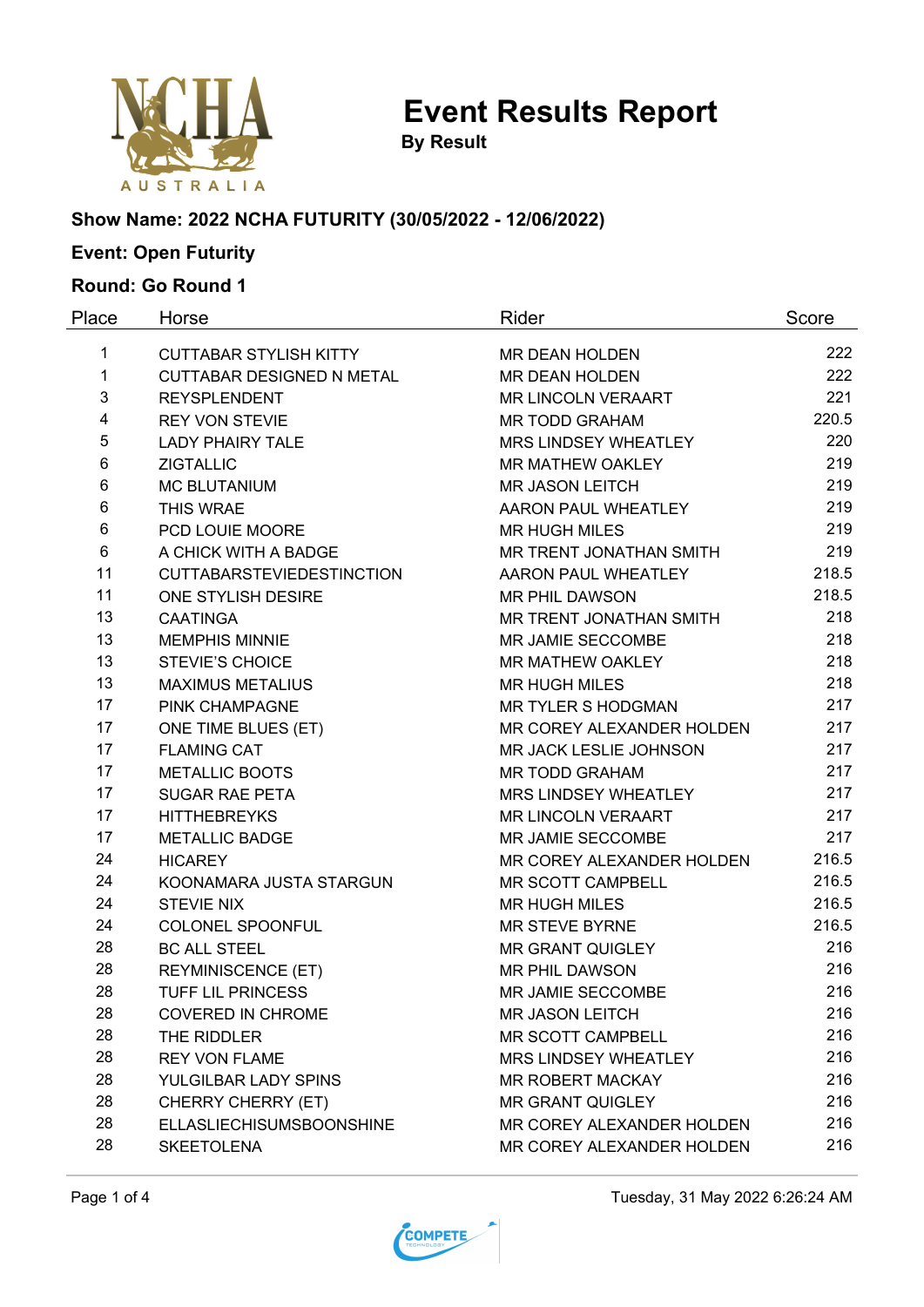

**By Result**

#### **Show Name: 2022 NCHA FUTURITY (30/05/2022 - 12/06/2022)**

# **Event: Open Futurity**

### **Round: Go Round 1**

| Place | Horse                                          | Rider                            | Score      |
|-------|------------------------------------------------|----------------------------------|------------|
| 38    | TAP N GO                                       | <b>MR BEN O'REILLY</b>           | 215.5      |
| 38    | <b>IZZY SMOOTH REVIEW</b>                      | MR STEVE SMITH                   | 215.5      |
| 38    | <b>MACHISMO</b>                                | <b>MR WARWICK SCREEN</b>         | 215.5      |
| 41    | <b>BOONS CATTALOU</b><br><b>MR STEVE BYRNE</b> |                                  | 215        |
| 41    | <b>MISS METAL</b>                              | MR COREY ALEXANDER HOLDEN        | 215        |
| 43    | <b>HARD N UP</b>                               | <b>MR DEAN ROGAN</b>             | 214.5      |
| 44    | SPLENDOUR IN THE GRASS                         | <b>MR ISAAC WESTERHUIS</b>       | 214        |
| 44    | <b>HAVVA BREAK POP</b>                         | MR COREY ALEXANDER HOLDEN        | 214        |
| 44    | <b>SHADES OF METALLIC</b>                      | <b>MR JASON LEITCH</b>           | 214        |
| 47    | <b>LADY CHISUM DRIVE</b>                       | MR STEVE SMITH                   | 213        |
| 47    | <b>CATTY LINK</b>                              | MR WAYNE BAUMANN                 | 213        |
| 47    | <b>MERADA IN PRADA</b>                         | <b>MR PHIL DAWSON</b>            |            |
| 47    | MISS LORENA WOOD                               | <b>MR GRANT QUIGLEY</b>          |            |
| 51    | <b>BOONS SHOWTIME</b>                          | <b>MR GRANT SIMON</b>            | 212.5      |
| 51    | <b>ROSALIES FINAL WISH</b>                     | MR COREY ALEXANDER HOLDEN        | 212.5      |
| 53    | <b>PLAYFUL</b>                                 | <b>MR TODD GRAHAM</b>            | 212        |
| 53    | <b>BEACH CRICKET</b>                           | <b>MR PHIL DAWSON</b>            | 212        |
| 53    | <b>ACACIA GOLD</b>                             | MR JAMIE SECCOMBE                | 212        |
| 53    | <b>BAD TO THE BONE</b>                         | MR STEVE SMITH                   | 212        |
| 57    | ONE TOO MANY                                   | NICHOLAS SMITH                   | 211<br>211 |
| 57    | LOCK IT UP CAT                                 | <b>MR WARWICK SCREEN</b>         |            |
| 57    | <b>KIT KAT BLUE</b>                            | <b>MR PETER RYAN</b>             | 211<br>211 |
| 57    | WHO SHOT THE CAT                               | MR PETE KENNEDY                  |            |
| 57    | <b>STYLISH LIL TIGER</b>                       | MR TRENT JONATHAN SMITH          |            |
| 62    | <b>SHEZA STARGUN</b>                           | MR SCOTT CAMPBELL                |            |
| 62    | <b>LITTLE TOWN FLIRT</b>                       | MR STEVE SMITH                   |            |
| 62    | SAN J LIL ITTY (ET)                            | MR ROB HODGMAN                   | 210        |
| 62    | STYLISH J DUAL                                 | MR ROB HODGMAN                   | 210        |
| 62    | SIDE CHIC                                      | <b>MR PETER RYAN</b>             | 210        |
| 62    | <b>BOON SUGAR</b>                              | <b>MR JIM VICKERY</b>            | 210        |
| 62    | <b>WHO SHINES</b>                              | <b>MR SCOTT CAMPBELL</b>         | 210        |
| 69    | ERIN BOOM BOOM                                 | <b>MISS KRISTA MOORE</b>         | 209        |
| 69    | <b>BUTTERFLY EFFECT</b>                        | <b>MR JACKSON R GRAY</b>         | 209        |
| 69    | <b>BEAUTIFUL CRAZY</b>                         | <b>MR ISAAC WESTERHUIS</b>       | 209        |
| 72    | <b>SIX BELLS</b>                               | <b>MR CASEY TONES</b>            | 208        |
| 72    | <b>TASSA BOON</b>                              | MR JIM VICKERY                   | 208        |
| 74    | <b>SWEET PHALARIS</b>                          | <b>MR MATTHEW TREVOR BARBOUR</b> | 207        |



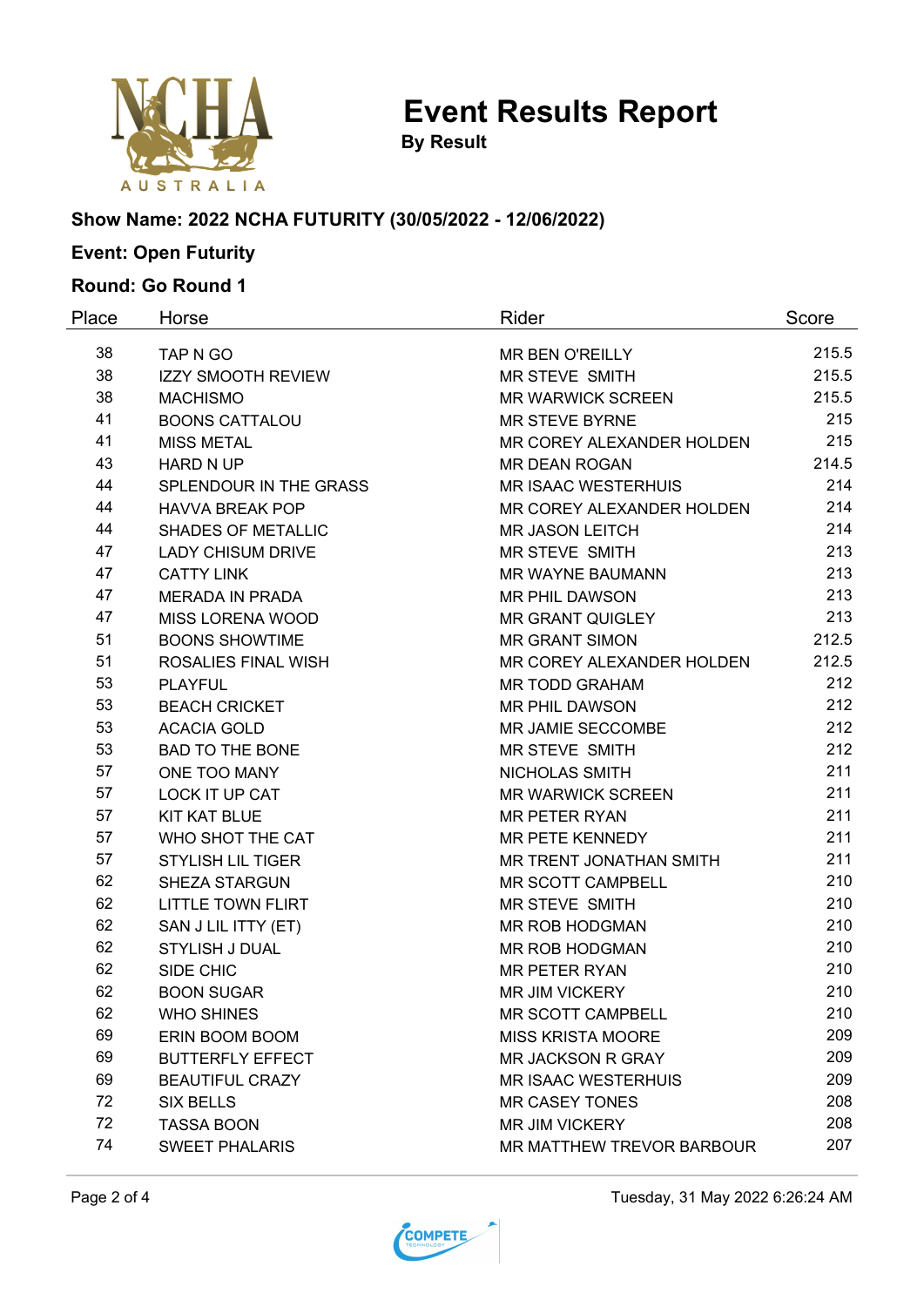

**By Result**

#### **Show Name: 2022 NCHA FUTURITY (30/05/2022 - 12/06/2022)**

# **Event: Open Futurity**

### **Round: Go Round 1**

| Place | Horse                                         | Rider                            | Score      |
|-------|-----------------------------------------------|----------------------------------|------------|
| 74    | IM A ROYAL ON THE PROWL                       | MR TRENT JONATHAN SMITH          | 207        |
| 74    | <b>ROC N RYE</b>                              | <b>MR JACKSON R GRAY</b>         | 207        |
| 77    | SHORTY OAKIE CAT<br><b>MR MICHAEL MCKEOWN</b> |                                  | 205        |
| 77    | SPOONFULA BUBBLEGUM                           | MR BENJAMIN LOADES               | 205        |
| 79    | <b>NOWISEEU</b>                               | MR ROB HODGMAN                   | 204        |
| 79    | <b>DARA GRASSHOPPER</b>                       | MRS LINDSEY WHEATLEY             | 204        |
| 81    | <b>METAL IMAGE</b>                            | <b>MR MATTHEW TREVOR BARBOUR</b> | 202        |
| 82    | SAN J LIL ITTY BITTY                          | <b>MR ROB HODGMAN</b>            | 201        |
| 83    | SWEET LIL CAT                                 | <b>MR PHIL DAWSON</b>            |            |
| 83    | STEVIE ON TAP                                 | <b>MR CASEY TONES</b>            | 200        |
| 85    | <b>EDDIE FINNIGAN</b>                         | MR TRENT JONATHAN SMITH          | 199        |
| 86    | <b>SEE A HAWK</b>                             | <b>MR TYLER S HODGMAN</b>        | 198        |
| 86    | <b>IMA SAINTLY CAT</b>                        | <b>MR MATTHEW TREVOR BARBOUR</b> |            |
| 86    | PRETTY N STYLISH                              | <b>MR ISAAC WESTERHUIS</b>       | 198        |
| 89    | PLAYIN IN THE SAND                            | <b>MR DEAN HOLDEN</b>            | 197        |
| 89    | <b>DURABELLE</b>                              | <b>MR WARWICK SCREEN</b>         |            |
| 91    | PINKALLOU                                     | <b>MR FRANK GREEN</b>            | 196        |
| 92    | <b>CIRCLEBAR METALIC MYSTERY</b>              | <b>MR ABE GRAHAM</b>             | 195        |
| 93    | ONE MOORE HARLANA                             | <b>MR GRANT SIMON</b>            | 194        |
| 93    | <b>SWIPE RIGHT</b>                            | <b>MR MATHEW OAKLEY</b>          | 194<br>194 |
| 93    | AMAROO STARS GO BLU                           | <b>MR ABE GRAHAM</b>             |            |
| 96    | POLARIS SPIN                                  | <b>MR TYLER S HODGMAN</b>        | 193<br>193 |
| 96    | PETAS SUGAR MAN                               | PAUL BEATH                       |            |
| 96    | <b>MAXI BRAKES</b>                            | <b>MRS TRUDY HOLDEN</b>          | 193        |
| 96    | <b>REYS YA KITTY</b>                          | <b>MR LINCOLN VERAART</b>        | 193        |
| 100   | YULGILBAR LIMITED EDITION                     | <b>MR TODD GRAHAM</b>            | 191        |
| 100   | <b>DUAL PEP REY VON</b>                       | <b>MR ABE GRAHAM</b>             | 191        |
| 102   | <b>FIRST CLASS CHISUM</b>                     | <b>MR LINCOLN VERAART</b>        | 190        |
| 103   | <b>SWEET CHILLI FLO</b>                       | <b>MR JIM VICKERY</b>            | 189        |
| 104   | <b>REYNING POPPYCAT</b>                       | <b>MR HUGH MILES</b>             | 188        |
| 104   | <b>METICULOUS</b>                             | <b>MR PHIL DAWSON</b>            | 188        |
| 104   | <b>DIRTY DEEDS</b>                            | <b>MR MATHEW OAKLEY</b>          | 188        |
| 107   | <b>NINE TAILS SMART</b>                       | <b>MR JACKSON R GRAY</b>         | 187        |
| 107   | ERIN METALLIC MAC                             | MR PHILLIP JOHN SMITH            | 187        |
| 109   | SMART METALLIC JANE                           | <b>MR ABE GRAHAM</b>             | 186        |
| 110   | <b>WILUNAS LAST SHOT</b>                      | MR WAYNE BAUMANN                 | 185        |
| 111   | <b>REYV ON REYLENE</b>                        | MR MATTHEW TREVOR BARBOUR        | 183        |